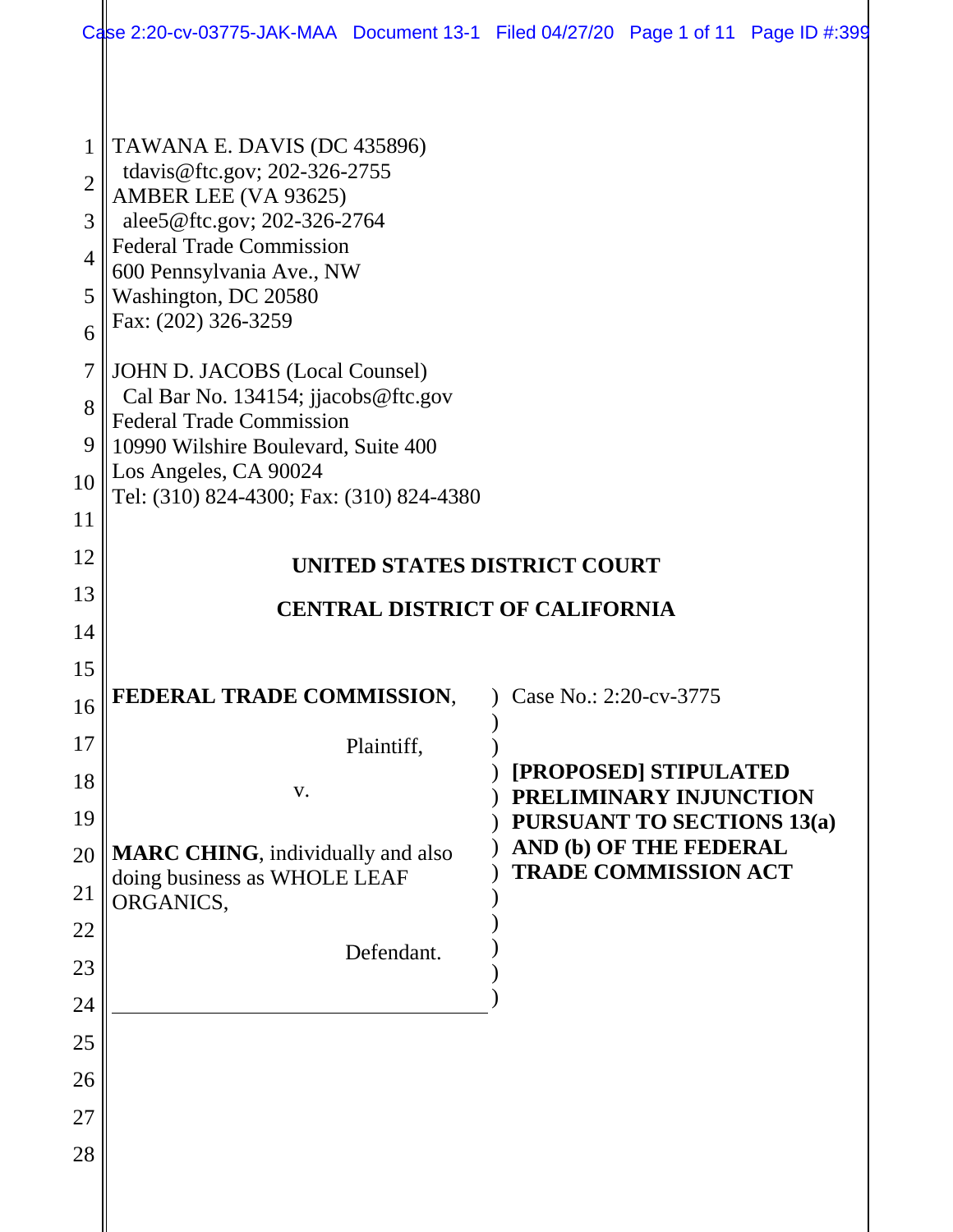1 2 3 4 5 6 Plaintiff, the Federal Trade Commission ("FTC" or "Commission"), filed its Complaint for Temporary Restraining Order and Preliminary Injunction Pursuant to Sections 13(a) and (b) of the Federal Trade Commission Act ("FTC Act"), 15 U.S.C. §§ 53(a) and (b), and applied for a Temporary Restraining Order and an Order to Show Cause Why a Preliminary Injunction Should Not Issue Pursuant to Rule 65 of the Federal Rules of Civil Procedure.

7 8 9 10 11 The FTC and Defendant Marc Ching, individually and also doing business as Whole Leaf Organics ("Defendant"), have now stipulated and agreed to entry of this Stipulated Preliminary Injunction. The Court, having considered the Complaint, and accompanying declaration, exhibits, and memorandum of law in support of such application, and being otherwise advised, finds that:

#### **FINDINGS**

13 14 15 1. This Court has jurisdiction over the subject matter of this case, and there is good cause to believe it will have jurisdiction over the parties and that venue in this district is proper.

16 2. The FTC asserts in its Complaint and other filings that:

> a. The Commission has issued an administrative complaint alleging that Defendant has engaged in, and is likely to engage in the future, acts and practices that violate Sections 5(a) and 12 of the FTC Act, 15 U.S.C. §§ 45(a), 52, which complaint remains pending with the Commission.

b. There is good cause to believe that Defendant has disseminated claims in connection with the labeling, advertising, marketing, distribution, and sale of: 1) Thrive, a product that purportedly treats, prevents or reduces the risk of Coronavirus disease 2019 ("COVID-19"), a potentially deadly disease for which there is no current treatment; and 2) CBD-EX, CBD-RX, and CBD-Max,

28

12

17

18

19

20

21

22

23

24

25

26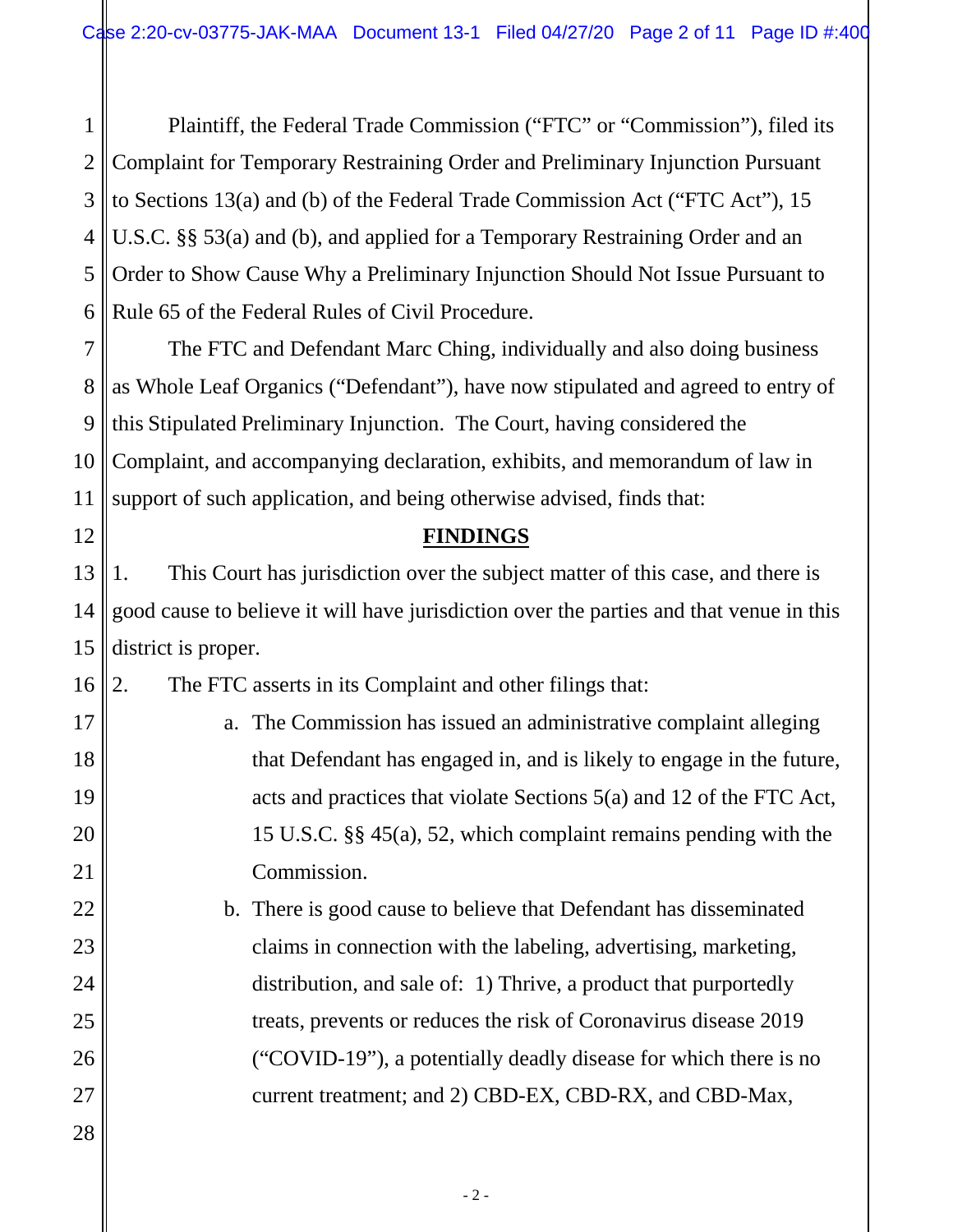|        | products that purportedly treat cancer. These advertisements,        |
|--------|----------------------------------------------------------------------|
|        | disseminated on the website whole leaf organics.com to promote the   |
|        | sale of said products, claim that Thrive treats, prevents or reduces |
|        | the risk of COVID-19, and that CBD-EX, CBD-RX, and CBD-              |
|        | Max treat cancer. In numerous instances, Defendant also has          |
|        | claimed in advertising that the efficacy of Thrive, CBD-EX, CBD-     |
|        | RX, and CBD-Max for the advertised purposes is scientifically or     |
|        | clinically proven.                                                   |
| $\sim$ | There is good cause to believe that immediate and irreparable harm   |

- is good cause to believe that immediate and irreparable harm will result from Defendant's ongoing violations of Section 5(a) and 12 of the FTC Act, 15 U.S.C. §§ 45(a), 52, unless Defendant is restrained and enjoined by order of the Court.
- d. Weighing the equities and considering Plaintiff's likelihood of ultimate success on the merits in its administrative proceeding, the enjoining of Defendant from violating Sections 5(a) and 12 of the FTC Act, 15 U.S.C. §§ 45(a), 52, pending the final resolution of the Commission's administrative complaint, is in the public interest.

19 20 21 22 23 3. Defendant has not admitted to liability as to the causes of action in the Complaint filed in this Court or in Commission's administrative complaint, and Defendant's consent to entry of this Stipulated Preliminary Injunction shall not be interpreted to constitute an admission that Defendant has engaged in violations of the FTC Act or any law or regulation.

24 25 26 4. This Court has authority to issue this Order pursuant to Sections 13(a) and (b) of the FTC Act, 15 U.S.C.  $\S$  53(a), (b); Federal Rule of Civil Procedure 65(a); and the All Writs Act, 28 U.S.C. § 1651.

27 28

1

2

3

4

5

6

7

8

9

10

11

12

13

14

15

16

17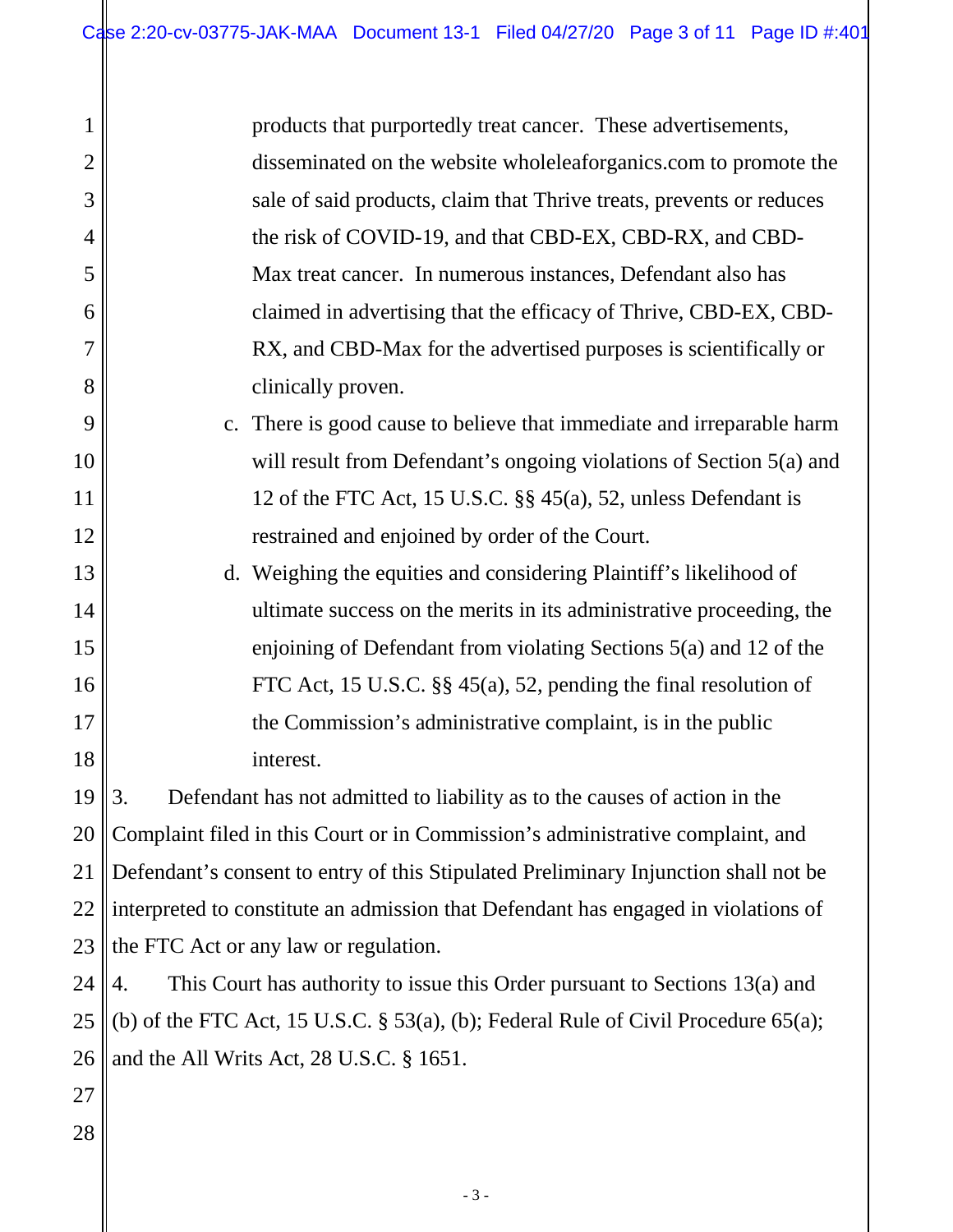1 2 5. No security is required of any agency of the United States for issuance of a preliminary injunction. Fed. R. Civ. P. 65(c).

3 4 5 6 7 8 9 10 11 12 13 14 15 16 17 18 19 20 21 22 23 24 25 26 27 **DEFINITIONS** For purposes of this Order, the following definitions apply: A. "Covered Product" means Thrive, CBD-EX, CBD-RX, or CBD-Max or any other Drug, Food, or Dietary Supplement. B. "Dietary Supplement" means: 1. any product labeled as a dietary supplement or otherwise represented as a dietary supplement; or 2. any pill, tablet, capsule, powder, softgel, gelcap, liquid, or other similar form containing one or more ingredients that are a vitamin, mineral, herb or other botanical, amino acid, probiotic, or other dietary substance for use by humans to supplement the diet by increasing the total dietary intake, or a concentrate, metabolite, constituent, extract, or combination of any ingredient described above, that is intended to be ingested, and is not represented to be used as a conventional food or as a sole item of a meal or the diet. C. "Drug" means: (a) articles recognized in the official United States Pharmacopoeia, official Homoeopathic Pharmacopoeia of the United States, or official National Formulary, or any supplement to any of them; (b) articles intended for use in the diagnosis, cure, mitigation, treatment, or prevention of disease in humans or other animals; (c) articles (other than Food) intended to affect the structure or any function of the body of humans or other animals; and (d) articles intended for use as a component of any article specified in (a), (b), or (c); but does not include devices or their components, parts, or accessories. D. "Essentially equivalent product" means a product that contains the identical ingredients, except for inactive ingredients (e.g., inactive binders, colors, fillers,

28

- 4 -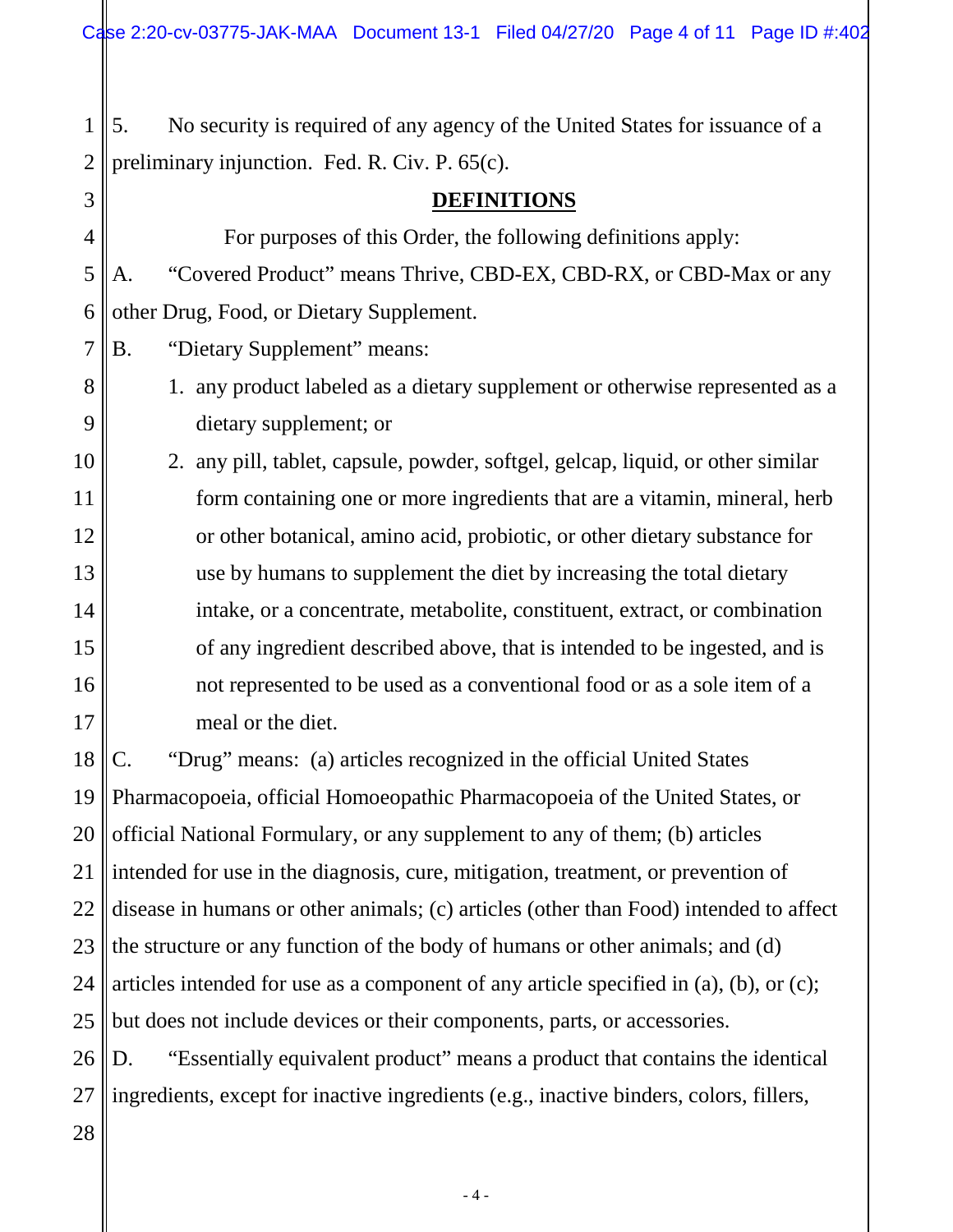1 2 3 4 5 6 excipients), in the same form and dosage, and with the same route of administration (e.g., orally, sublingually), as the Covered Products; provided that the Covered Products may contain additional ingredients if reliable scientific evidence generally accepted by experts in the field indicates that the amount and combination of additional ingredients are unlikely to impede or inhibit the effectiveness of the ingredients in the essentially equivalent product.

7 8 9 E. "Food" means: (a) any article used for food or drink for humans or other animals; (b) chewing gum; and (c) any article used for components of any such article.

10 11 F. "Defendant" means Marc Ching, also doing business as Whole Leaf Organics.

12

#### **I. PROHIBITED DISEASE CLAIMS**

13 14 15 16 17 18 19 20 21 22 23 24 25 26 27 IT IS ORDERED that Defendant and Defendant's agents, employees, and attorneys, and all other persons in active concert or participation with any of them, who receive actual notice of this Order, whether acting directly or indirectly, in connection with the manufacturing, labeling, advertising, promotion, offering for sale, or sale of any Covered Product must not make any representation, expressly or by implication, that such product (1) treats, prevents or reduces the risk of COVID-19; or (2) treats cancer; or (3) cures, mitigates, or treats any disease, unless the representation is non-misleading, including that, at the time such representation is made, they possess and rely upon competent and reliable scientific evidence that substantiates that the representation is true. For purposes of this Provision, "competent and reliable scientific evidence" means human clinical testing of the Covered Product or of an Essentially Equivalent Product that is sufficient in quality and quantity, based on standards generally accepted by experts in the relevant disease, condition, or function to which the representation relates, when considered in light of the entire body of relevant and reliable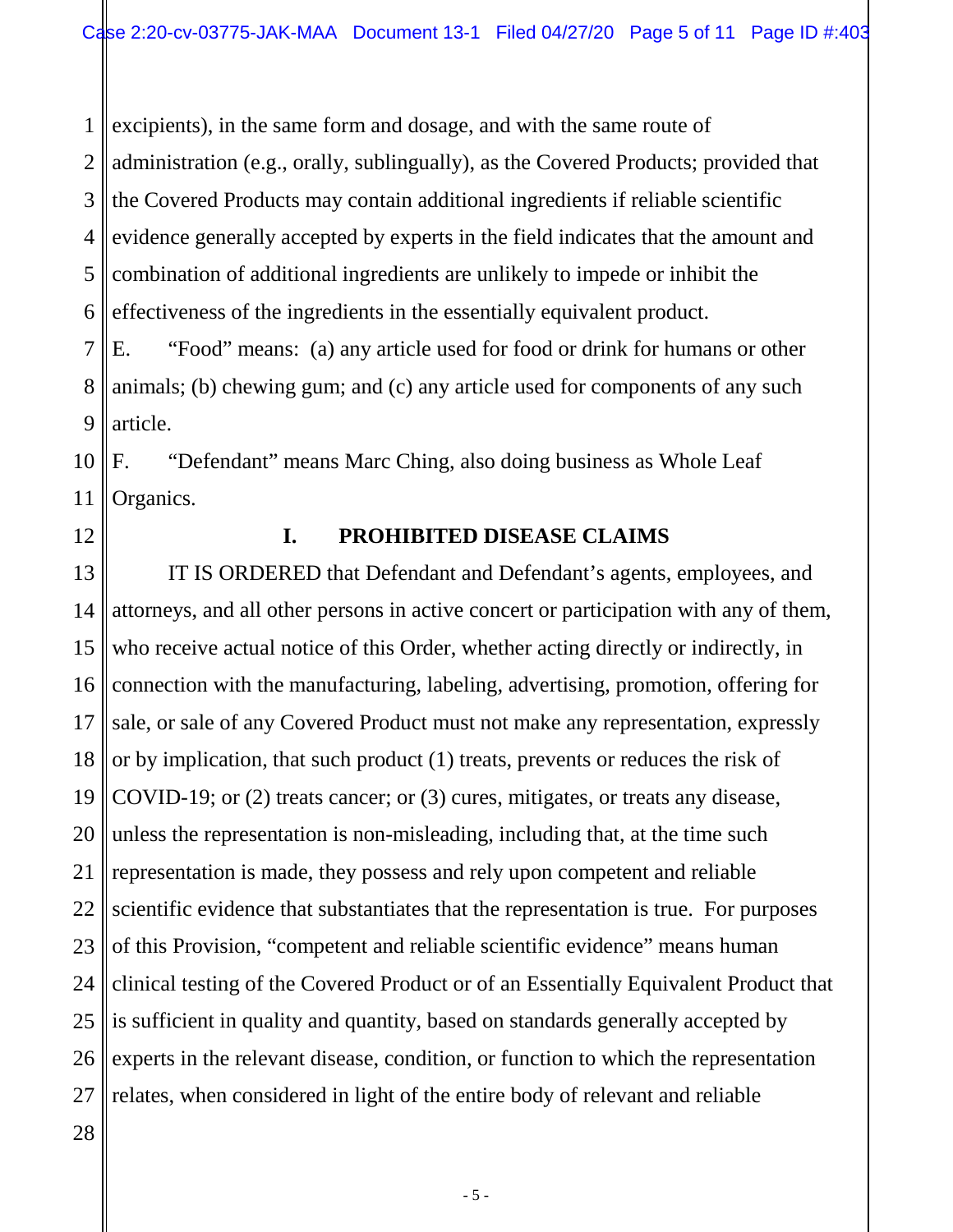1 2 3 4 5 6 7 8 9 scientific evidence, to substantiate that the representation is true. Such testing must (1) be randomized, double-blind, and placebo-controlled; and (2) be conducted by researchers qualified by training and experience to conduct such testing. In addition, all underlying or supporting data and documents generally accepted by experts in the relevant field as relevant to an assessment of such testing as described in the Provision titled Preservation of Records Relating to Competent and Reliable Human Clinical Tests or Studies must be available for inspection and production to the Commission. Defendant will have the burden of proving that a product satisfies the definition of an Essentially Equivalent Product.

10

28

#### **II. PROHIBITED HEALTH BENEFIT CLAIMS**

11 12 13 14 15 16 17 18 19 20 21 22 23 24 25 26 27 IT IS FURTHER ORDERED that Defendant and Defendant's agents, employees, and attorneys, and all other persons in active concert or participation with any of them, who receive actual notice of this Order, whether acting directly or indirectly, in connection with the manufacturing, labeling, advertising, promotion, offering for sale, or sale of any Covered Product must not make any representation, other than representations covered under the Provision titled Prohibited Disease Claims, expressly or by implication, about the health benefits, performance, or efficacy of such product, unless the representation is nonmisleading, including that, at the time such representation is made, they possess and rely upon competent and reliable scientific evidence that is sufficient in quality and quantity based on standards generally accepted by experts in the relevant disease, condition, or function to which the representation relates, when considered in light of the entire body of relevant and reliable scientific evidence, to substantiate that the representation is true. For purposes of this Provision, "competent and reliable scientific evidence" means tests, analyses, research, or studies (1) that have been conducted and evaluated in an objective manner by experts in the relevant disease, condition, or function to which the representation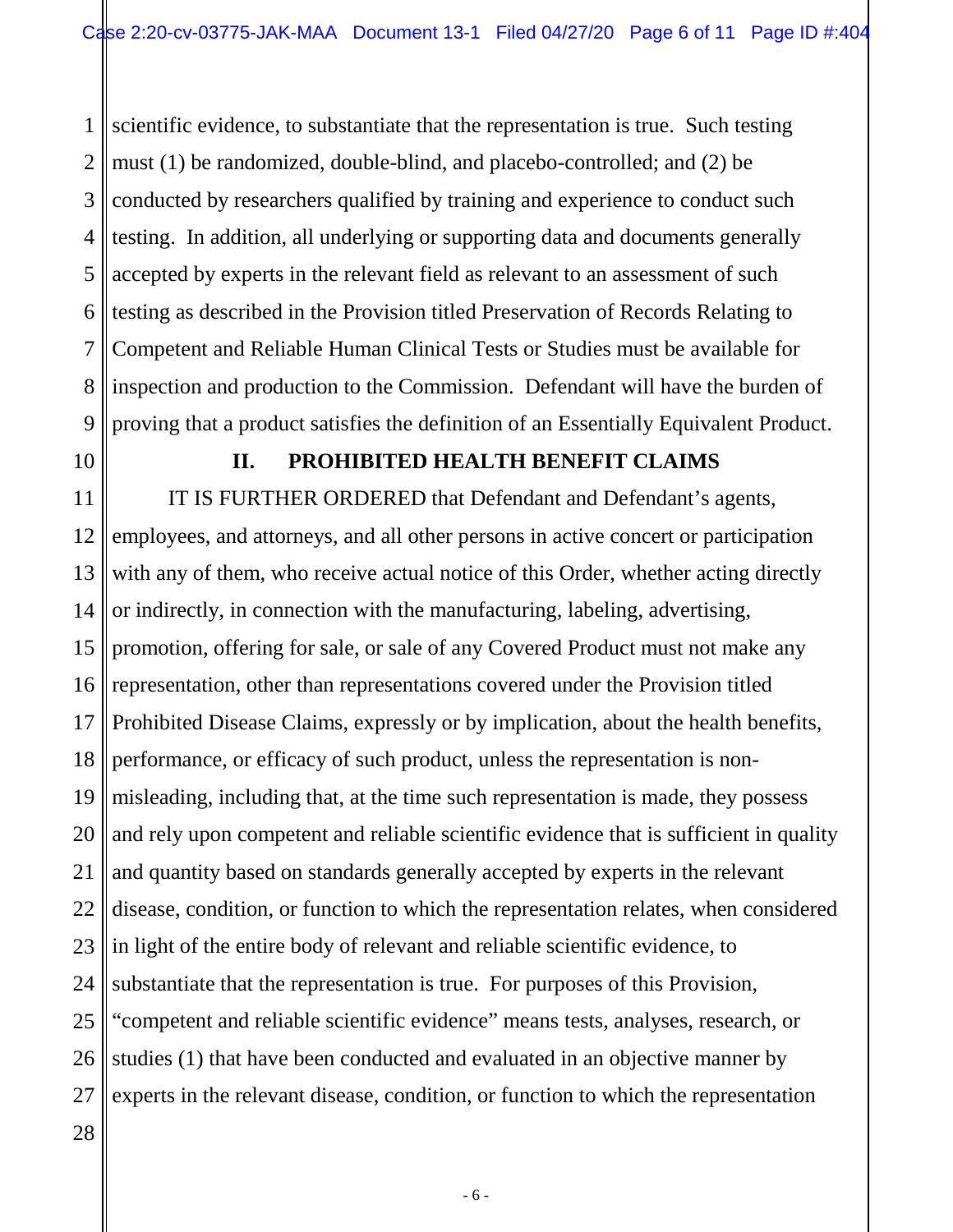1 2 3 4 5 6 7 8 9 10 relates; (2) that are generally accepted by such experts to yield accurate and reliable results; and (3) that are randomized, double-blind, and placebo-controlled human clinical testing of the Covered Product, or of an Essentially Equivalent Product, when such experts would generally require such human clinical testing to substantiate that the representation is true. In addition, when such tests or studies are human clinical tests or studies, all underlying or supporting data and documents generally accepted by experts in the field as relevant to an assessment of such testing as described in the Provision of this Order titled Preservation of Records Relating to Competent and Reliable Human Clinical Tests or Studies must be available for inspection and production to the Commission. Defendant will have the burden of proving that a product satisfies the definition of an Essentially Equivalent Product.

# **III. PROHIBITED MISREPRESENTATIONS REGARDING TESTS, STUDIES, OR OTHER RESEARCH**

IT IS FURTHER ORDERED that Defendant and Defendant's agents, employees, and attorneys, and all other persons in active concert or participation with any of them, who receive actual notice of this Order, whether acting directly or indirectly, in connection with the manufacturing, labeling, advertising, promotion, offering for sale, or sale of any product must not make any misrepresentation, expressly or by implication:

A. About the existence, contents, validity, results, conclusions, or interpretations of any test, study, or other research, including that studies, research, or trials prove that any Covered Product (1) treats, prevents or reduces the risk of COVID-19, or (2) treats cancer; or

B. That any benefit of such product is scientifically or clinically proven or otherwise established.

- 7 -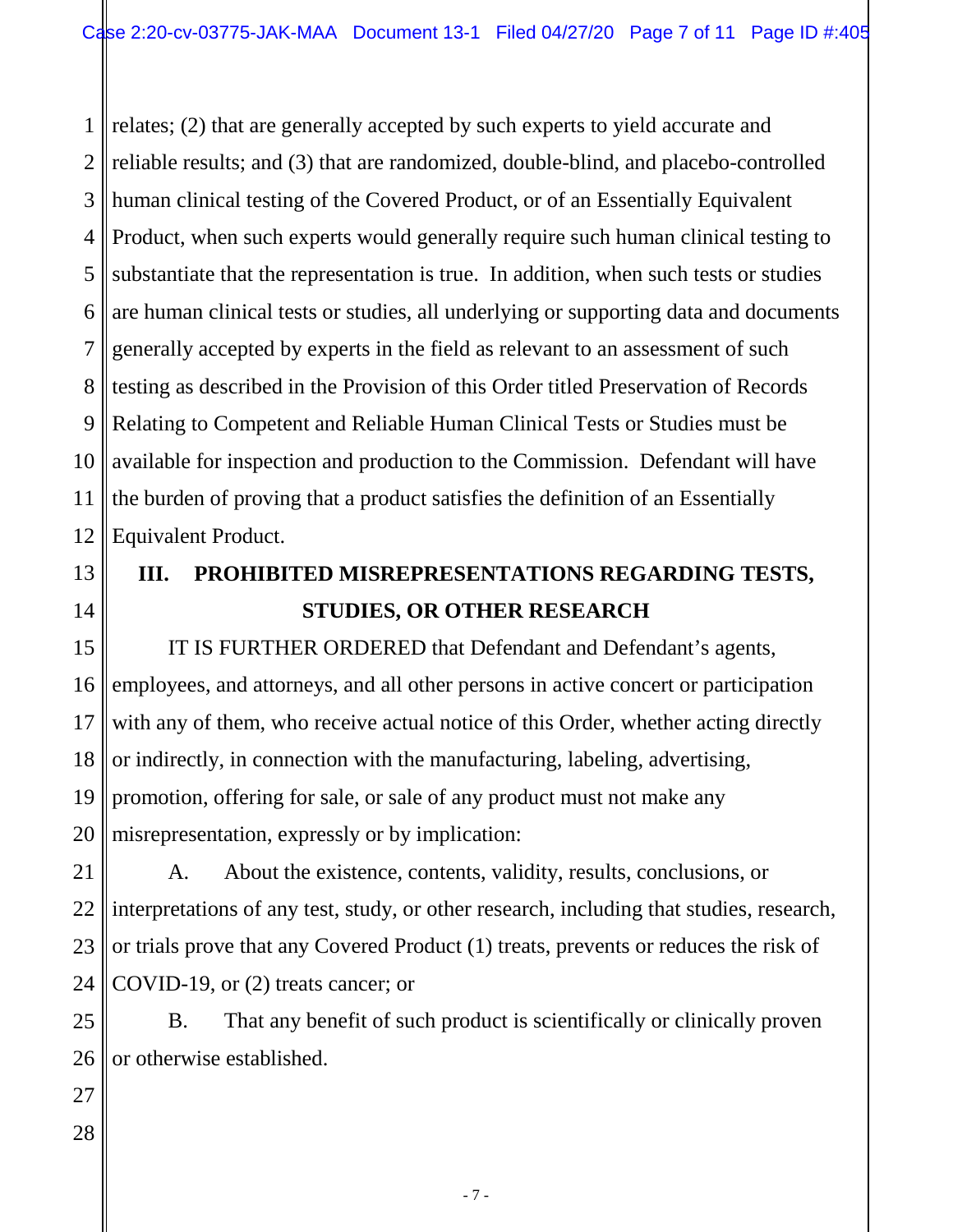## 1 2

3

4

### **IV. FDA APPROVED CLAIMS**

IT IS FURTHER ORDERED that nothing in this Order prohibits Defendant, or Defendant's agents, employees, and attorneys, or all other persons in active concert or participation with any of them, from:

5 6 7 8 A. For any Drug, making a representation that is approved in labeling for such Drug under any tentative final or final monograph promulgated by the Food and Drug Administration ("FDA"), or under any new Drug application approved by the FDA; and

9 10 11 12 13 B. For any product, making a representation that is specifically authorized in labeling for such product by regulations promulgated by the FDA pursuant to the Nutrition Labeling and Education Act of 1990 or authorized under Sections 303-304 of the Food and Drug Administration Modernization Act of 1997.

14

15

# **V. PROHIBTION ON RELEASE OF CUSTOMER INFORMATION**

16 17 18 19 IT IS FURTHER ORDERED that Defendant, Defendant's agents, employees, and attorneys, and all other persons in active concert or participation with any of them, who receive actual notice of this Order, whether acting directly or indirectly, are hereby temporarily restrained and enjoined from:

20 21 22 23 24 A. Selling, renting, leasing, transferring, or otherwise disclosing, the name, address, birth date, telephone number, email address, credit card number, bank account number, Social Security number, or other financial or identifying information of any person that Defendant obtained in connection with any activity that pertains to the subject matter of this Order; and

25 26 27 B. Benefitting from or using the name, address, birth date, telephone number, email address, credit card number, bank account number, Social Security number, or other financial or identifying information of any person that Defendant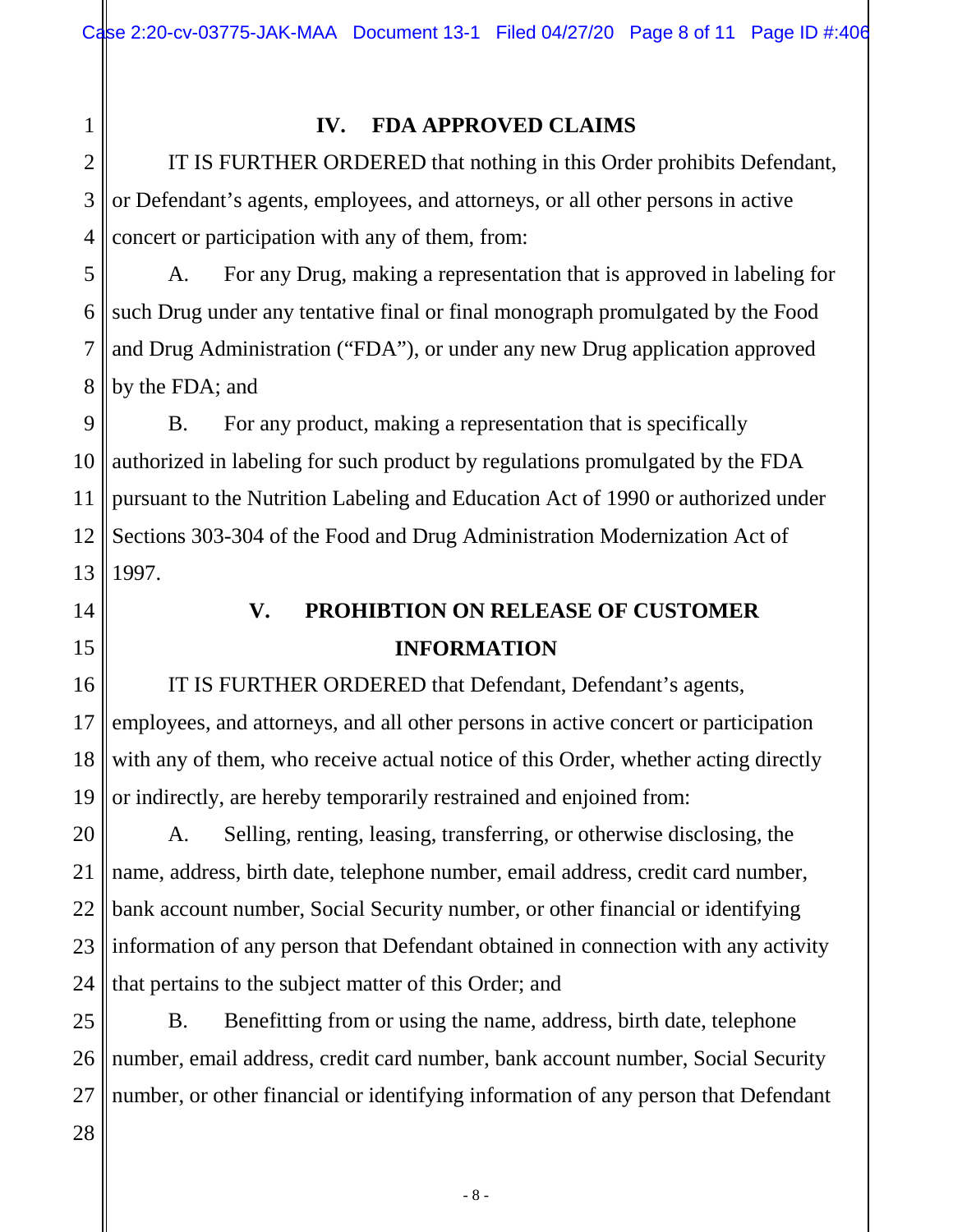1 2 obtained in connection with any activity that pertains to the subject matter of this Order.

3 4 5 6 7 8 Provided, however, that Defendant may disclose such identifying information to a law enforcement agency, to his attorneys as required for his defense in this or the pending administrative action, as required by any law, regulation, or court order, or in any filings, pleadings or discovery in this action in the manner required by the Federal Rules of Civil Procedure and by any protective order in the case.

9

#### **VI. PRESERVATION OF RECORDS**

10 11 12 13 IT IS FURTHER ORDERED that Defendant, Defendant's agents, employees, and attorneys, and all other persons in active concert or participation with any of them, who receive actual notice of this Order, whether acting directly or indirectly, are hereby temporarily restrained and enjoined from:

14 15 16 17 18 A. Destroying, erasing, falsifying, writing over, mutilating, concealing, altering, transferring, or otherwise disposing of, in any manner, directly or indirectly, documents that relate to: (1) the business or business practices of Defendant; or (2) the business practices of entities directly or indirectly under the control of Defendant; and

19 20 B. Failing to create and maintain documents that, in reasonable detail, accurately, fairly, and completely reflect Defendant's business transactions.

21 22 23

28

## **VII. SERVICE OF THIS ORDER**

24 25 26 27 IT IS FURTHER ORDERED that copies of this Order as well as all other pleadings, documents, and exhibits filed contemporaneously with that application (other than the complaint and summons), may be served by any means, including facsimile transmission, electronic mail or other electronic messaging, personal or overnight delivery, U.S. Mail or FedEx, by agents and employees of Plaintiff, by any law enforcement agency, or by private process server, upon Defendant or any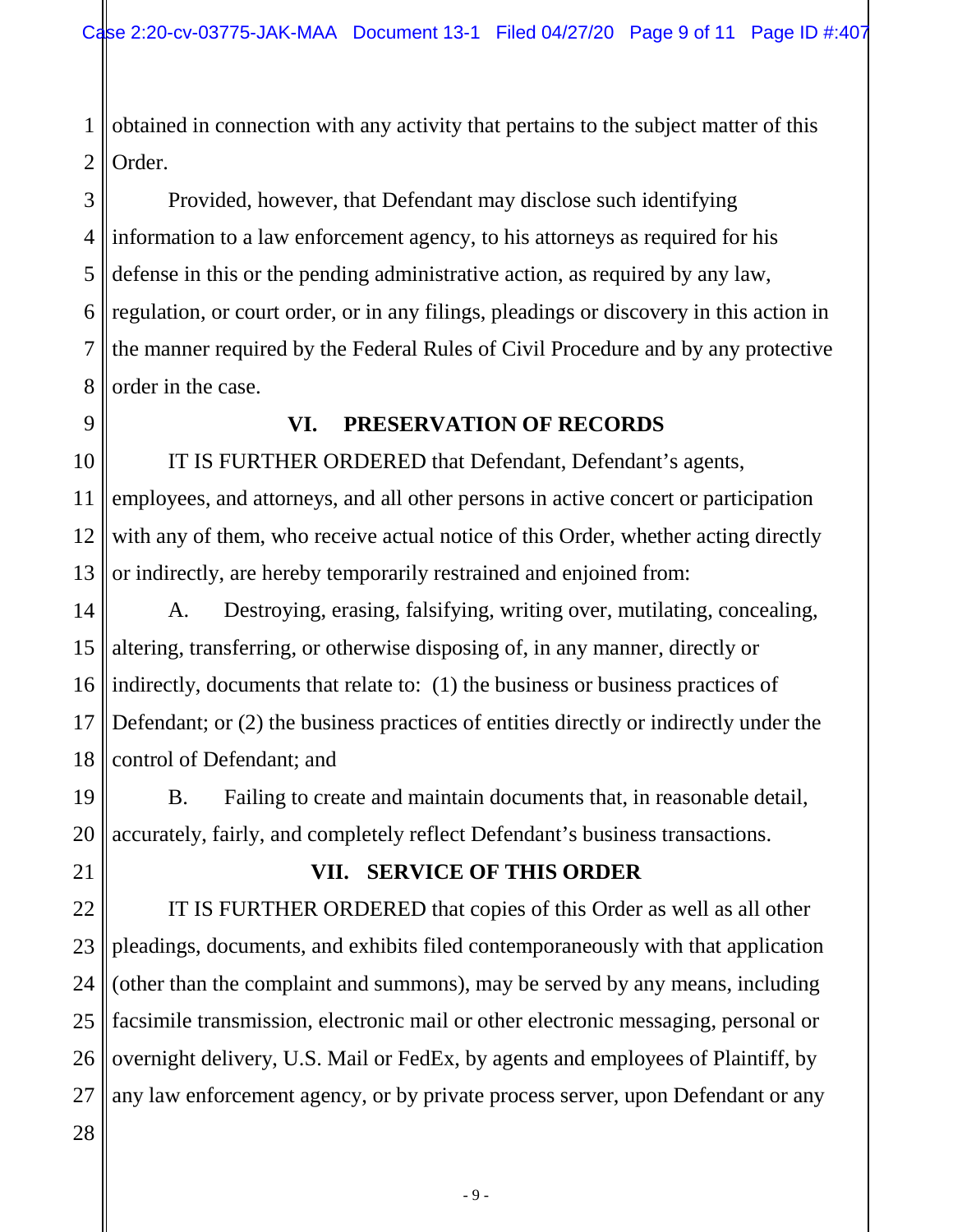1 2 3 4 5 person (including any financial institution) that may have possession, custody or control of any document of Defendant, or that may be subject to any provision of this Order pursuant to Rule 65(d)(2) of the Federal Rules of Civil Procedure. For purposes of this Section, service upon any branch, subsidiary, affiliate or office of any entity shall effect service upon the entire entity.

### **VIII. CORRESPONDENCE AND SERVICE ON PLAINTIFF**

IT IS FURTHER ORDERED that, for the purpose of this Order, all correspondence and service of pleadings on Plaintiff shall be sent via email to:

| 10 | TAWANA E. DAVIS                                                                    |
|----|------------------------------------------------------------------------------------|
| 11 | tdavis@ftc.gov; (202) 326-2755<br><b>AMBER LEE</b>                                 |
| 12 | alee5@ftc.gov; (202) 326-2764                                                      |
| 13 | <b>Federal Trade Commission</b>                                                    |
|    | 600 Pennsylvania Avenue, NW                                                        |
| 14 | Washington, DC 20580                                                               |
| 15 | Fax: (202) 326-3259                                                                |
| 16 | <b>JOHN D. JACOBS</b>                                                              |
| 17 | jjacobs@ftc.gov; $(310)$ 824-4300                                                  |
|    | <b>Federal Trade Commission</b>                                                    |
| 18 | 10990 Wilshire Boulevard, Suite 400                                                |
| 19 | Los Angeles, CA 90024                                                              |
|    | Fax: (310) 824-4380                                                                |
| 20 | <b>DURATION OF THE ORDER</b><br>IX.                                                |
| 21 | IT IS FURTHER ORDERED that this Order shall remain in effect until the             |
| 22 |                                                                                    |
| 23 | Commission's administrative complaint is dismissed by the Commission, set aside    |
|    | by an appeals court on review, or the Commission has issued a final order pursuant |

to 15 U.S.C. § 45.

24

25

26